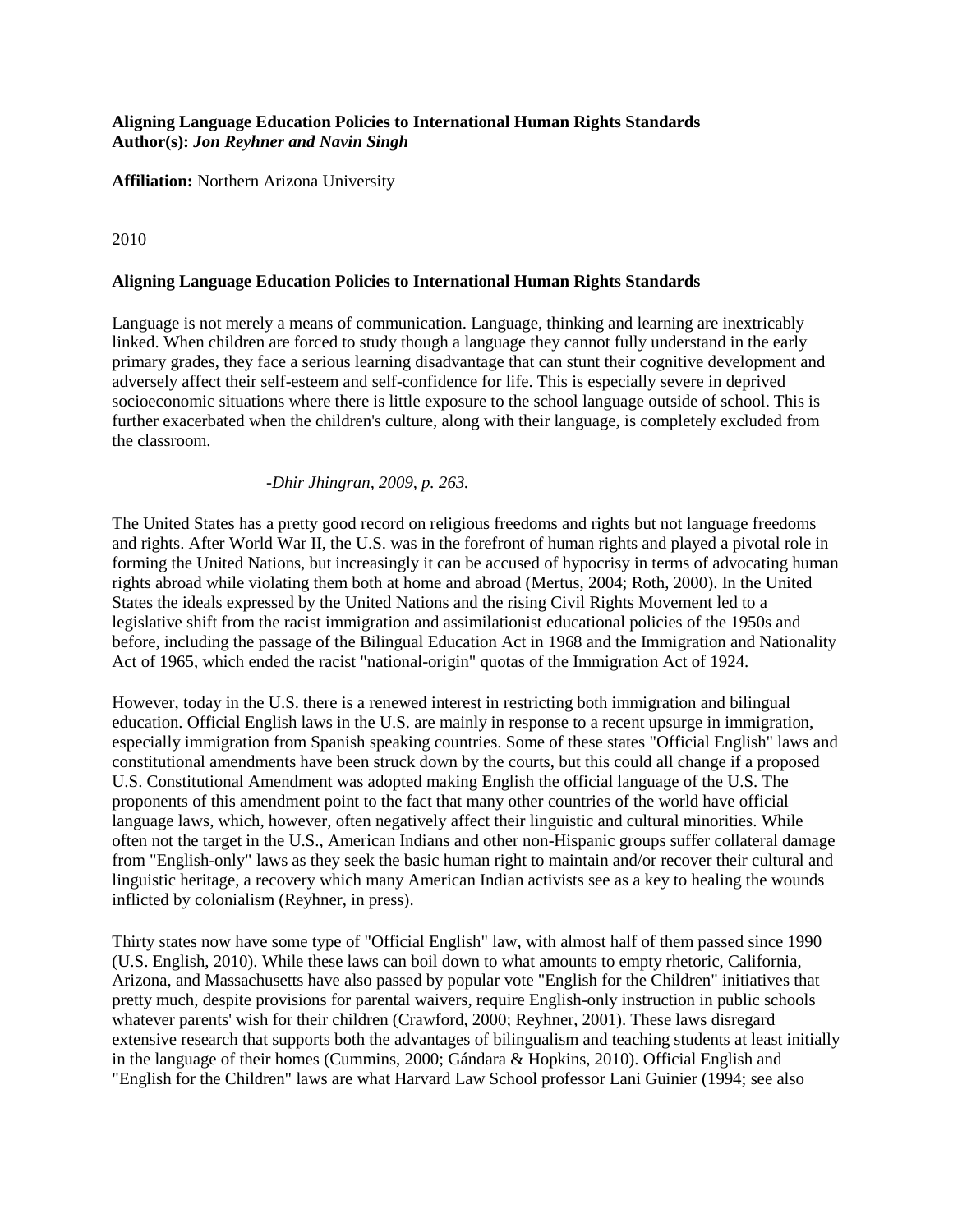Broder, 2000) has called the "tyranny of the majority" and impinge on basic human and minority rights that have been repeatedly acknowledged by the United Nations.

## **United Nations and European Language Rights Initiatives**

The United Nations has been in the forefront of promoting human rights, including language rights (Reyhner, 2008). In 1948 the UN's General Assembly adopted the Universal Declaration of Human Rights. According to the U.S. State Department's web site:

The protection of fundamental human rights was a foundation stone in the establishment of the United States over 200 years ago. Since then, a central goal of U.S. foreign policy has been the promotion of respect for human rights, as embodied in the **[Universal Declaration of Human](http://www.state.gov/g/drl/rls/irf/2008/108544.htm)  [Rights.](http://www.state.gov/g/drl/rls/irf/2008/108544.htm)**...

Because the promotion of human rights is an important national interest, the United States seeks to:

- o Hold governments accountable to their obligations under universal human rights norms and international human rights instruments;
- o Promote greater respect for human rights, including freedom from torture, freedom of expression, press freedom, women's rights, children's rights, and the protection of minorities; (U.S. Department of State, 2010, emphasis added).

Article 26 of the Universal Declaration of Human Rights states:

- (1) Everyone has the right to education...
- (2) Education shall be directed to the full development of the human personality and to the strengthening of respect for human rights and fundamental freedoms....

(3) Parents have a prior right to choose the kind of education that shall be given to their children.

In Article 29 of the UN's Convention on the Rights of the Child entered into force in 1990, "States Parties agree that the education of the child shall be directed to.... The development of respect for the child's parents, his or her own cultural identity, language and values" as well as "for the national values of the country in which the child is living, the country from which he or she may originate, and for civilizations different from his or her own." Only Somalia and the United States have not ratified this Convention (UNICEF, 2010).

While the United States continues to drag its heels on signing on to various human rights statements, the UN continues to advance human rights efforts (Mertus, 2004, 2005). It declared 1993 the "International Year of the World's Indigenous People" and then UN Secretary General Boutros Boutros-Ghali wrote in his foreword to the 1994 book *Voice of Indigenous Peoples: Native People Address the United Nations* that half the world's languages stopped being spoken in the twentieth century and,

The modern world will therefore prove to have been a great destroyer of languages, traditions, and cultures. The latter are being drowned by the flood of mass communications.... Today,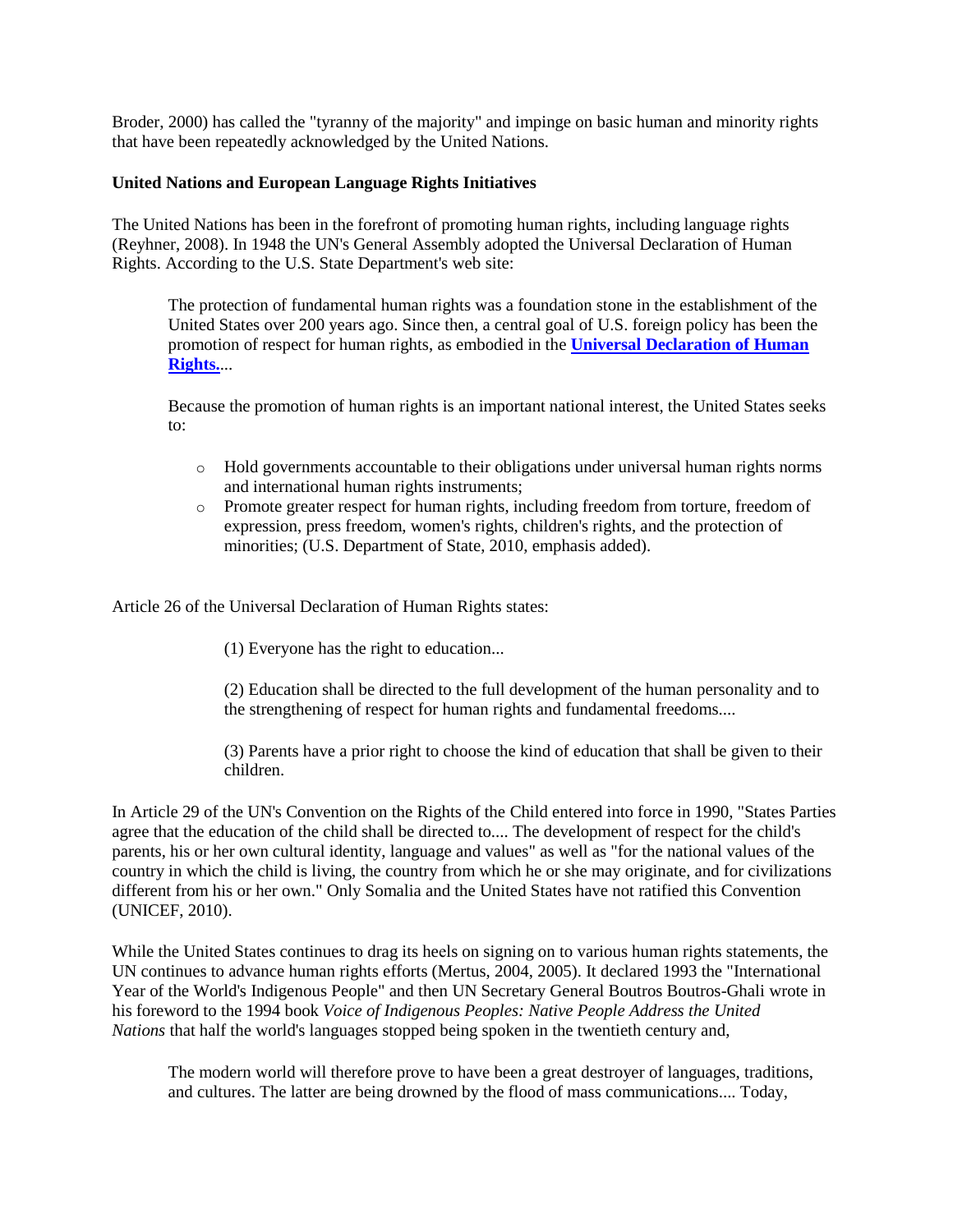cultures which do not have powerful media are threatened with extinction. We must not stand idly by and watch that happen.... Allowing native languages, cultures, and different traditions to perish through "nonassistance to endangered cultures" must henceforth be considered **a basic violation of human rights**. (1994, p. 9, emphasis added)

In 2007 the UN adopted the Declaration on the Rights of Indigenous Peoples on a vote of 143 to 4 with only Canada, Australia, New Zealand, and the United States opposing. Australia has since reversed its position and Canada's Governor General on March 3, 2010 declared that Canada would "take steps to endorse this aspirational document" (Toensing, G., 2010). Article 2 of the Declaration affirms that "Indigenous peoples have the right of self-determination," Article 8 that "indigenous peoples and individuals have the right not to be subject to forced assimilation or destruction of their culture," Article 13 "the right to revitalize, use, develop and transmit to future generations their histories, languages, oral traditions, philosophies, writing systems and literatures, and to designate and retain their own names for communities, places and persons," and Article 14 "the right to establish and control their education systems and institutions providing education in their own languages, in a manner appropriate to their cultural methods of teaching and learning."

In November 1999 UNESCO proclaimed the first International Mother Language Day, and since 2000, the 21st of February has been celebrated as International Mother Language day to promote linguistic and cultural diversity and multilingualism. Similarly, September 26 was proclaimed European Day of Languages by the Council of Europe, with the support of European Union, on December 6, 2001, at the end of European Year of Languages. The UN's General Assembly declared 2008 the International Year of Languages, and UNESCO Director-General Koïchiro Matsuura (2008) affirmed, "Languages are indeed essential to the identity of groups and individuals and to their peaceful coexistence. They constitute a strategic factor of progress towards sustainable development and a harmonious relationship between the global and local context" and that the ninth International Mother Language Day (February 21, 2008) "will have a special significance and provide a particularly appropriate deadline for the introduction of initiatives to promote languages."

With globalization many countries, especially in Europe, are becoming more tolerant of linguistic and cultural minorities within their boundaries as the multicultural nature of the world, including its multilingualism, becomes more a fact of life for their citizens. As Sue Wright (2004, p. 182) notes, "supranationalism [e.g., the growth of the European Union] and globalization are associated with the current spread of minority rights, including language rights." Thomas Hammarberg (2010), Commissioner for Human Rights for the Council of Europe, which includes 47 member countries, states:

Minority language education is absolutely essential for protecting language rights and for maintaining languages. Governments should seek to ensure that persons belonging to minorities have adequate opportunities to learn the minority language or even to receive instruction in this language. Bilingualism should be encouraged for all.

## **One Step Forward and Two Steps Backward**

In 1990 the U.S. Congress passed the Native American Languages Act (NALA) in response to lobbying from indigenous groups worried about the growing support to pass state and federal laws to make English the official language. NALA made it "the policy of the United States to-(1) preserve, protect, and promote the rights and freedom of Native Americans to use, practice, and develop Native American languages." Subsequent Acts provide a few million dollars a year for Native language preservation, but this remains a token effort. However, the Bilingual Education Act of 1968, which provided much greater funding for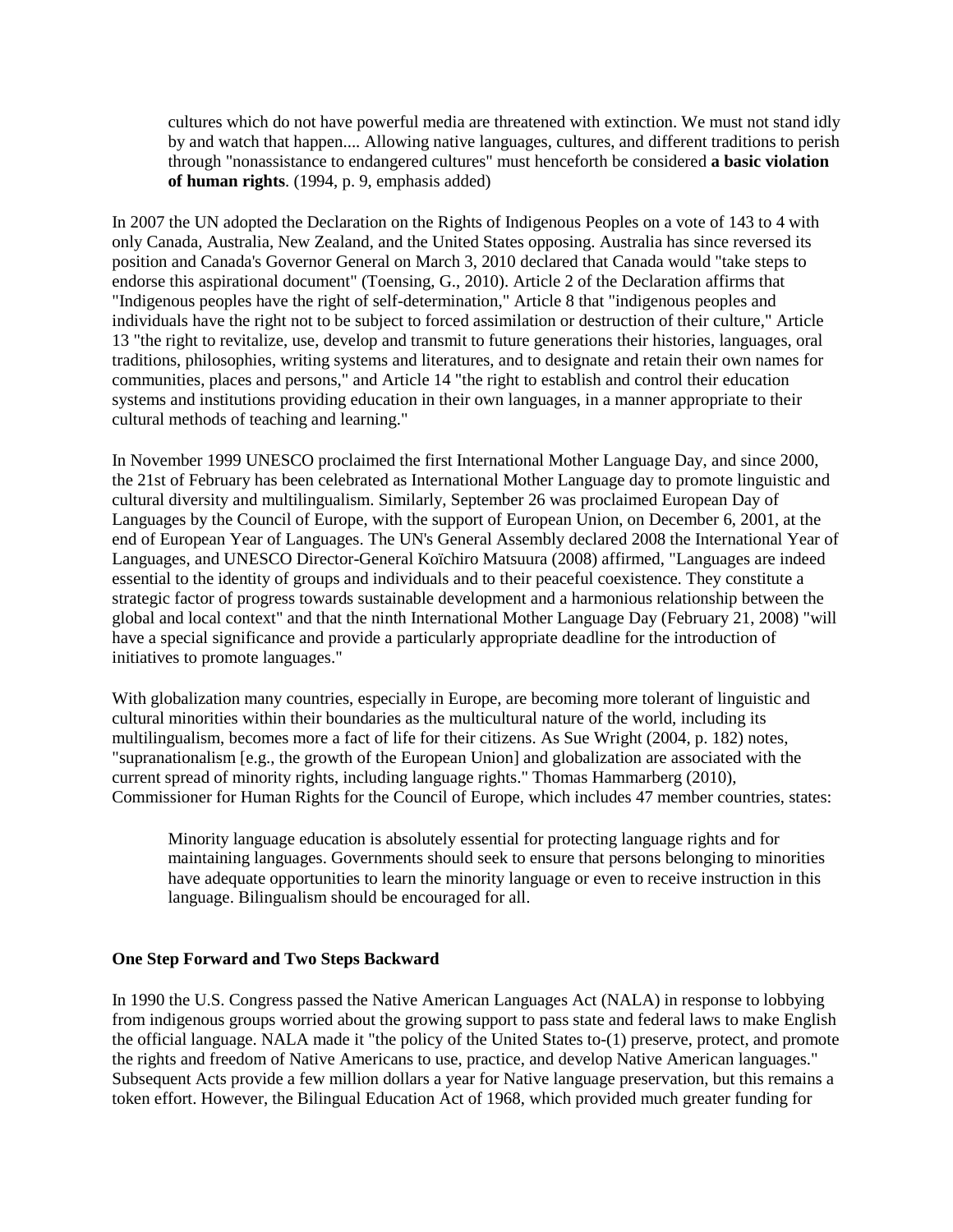supporting Native American and other languages in schools, was essentially repealed with the passage of the No Child Left Behind (NCLB) Act of 2001 which replaced the U.S. Department of Education's "Office of Bilingual Education and Minority Language Affairs" with the "Office of English Language Acquisition" (Crawford, 2002). As previously mentioned, at the state level propositions were passed by popular vote in California, Arizona, and Massachusetts severely restricting bilingual education.

Arizona Superintendent of Public Instruction Tom Horne (2003) remarked as he was sworn into office,

for students who come to school not speaking English, the first priority is that they must learn English as fast as possible. Then there is no limit to their ability, as individuals, to achieve academic excellence.... I will keep my campaign promise to enforce the initiative, under which English immersion is to take the place of bilingual [sic].

Horne cites research emanating from his department and conservative "think tanks" such as the Hoover Institution and the Thomas Fordham Institute, but other researchers dispute the success of Arizona students learning English and doing well academically under his administration (see e.g., Gándara & Hopkins, 2010; Wright & Choi, 2006). One can argue that in the United States there is a search for panaceas to address the gap in test scores between "white" middle class Americans and minorities. The idea that if children just learn English "as fast as possible" they will do well in school is not new. The Commissioner of Indian Affairs for the United States J.D.C. Atkins was mandating "English Only" instruction and an end to bilingual instruction in the nineteenth century for American Indians with the same hopes for rapid academic progress, which have yet to materialize despite over a century of essentially English-only instruction for them (Reyhner & Eder, 2004).

The NCLB Act essentially argues that poor schools and the lack of "highly qualified" teachers create the achievement gap between ethnic minority and "white" Americans, but others argue persuasively that the gap is caused by the many children in the United States living in poverty, often without adequate nutrition or health care (Berliner, 2009). Two recent reports (NAACP Legal Defense Fund, 2007?; Advancement Project, 2010) focus on the role of high stakes testing promoted under NCLB as well as zero tolerance student discipline in pushing students out of underfunded and neglected schools, leading them to drop out of school and many eventually ending up in prison, making the U.S. have the highest incarceration rate in the world, with ethnic and racial minorities greatly over-represented in this large prison population (Walmsley, 2003).

Human and indigenous rights activist Tove Skutnabb-Kangas and others add to this litany of social failure by pointing out the role of linguistically inappropriate education in creating the achievement gap faced by many ethnic minority students (Skutnabb-Kangas et al., 2009). The International Council for Science reports:

Universal education programs provide important tools for human development, but they may also compromise the transmission of indigenous language and knowledge. Inadvertently, they may contribute to the erosion of cultural diversity, a loss of social cohesion and the alienation and disorientation of youth....

Actions are urgently needed to enhance the intergenerational transmission of local and indigenous knowledge. (2002, pp. 16-17)

Skunabb-Kangas (2000, p. 492) notes, "many governments applaud . . . human rights, as long as they can define them in their own way, according to their own cultural norms." As of May 1998 she found that the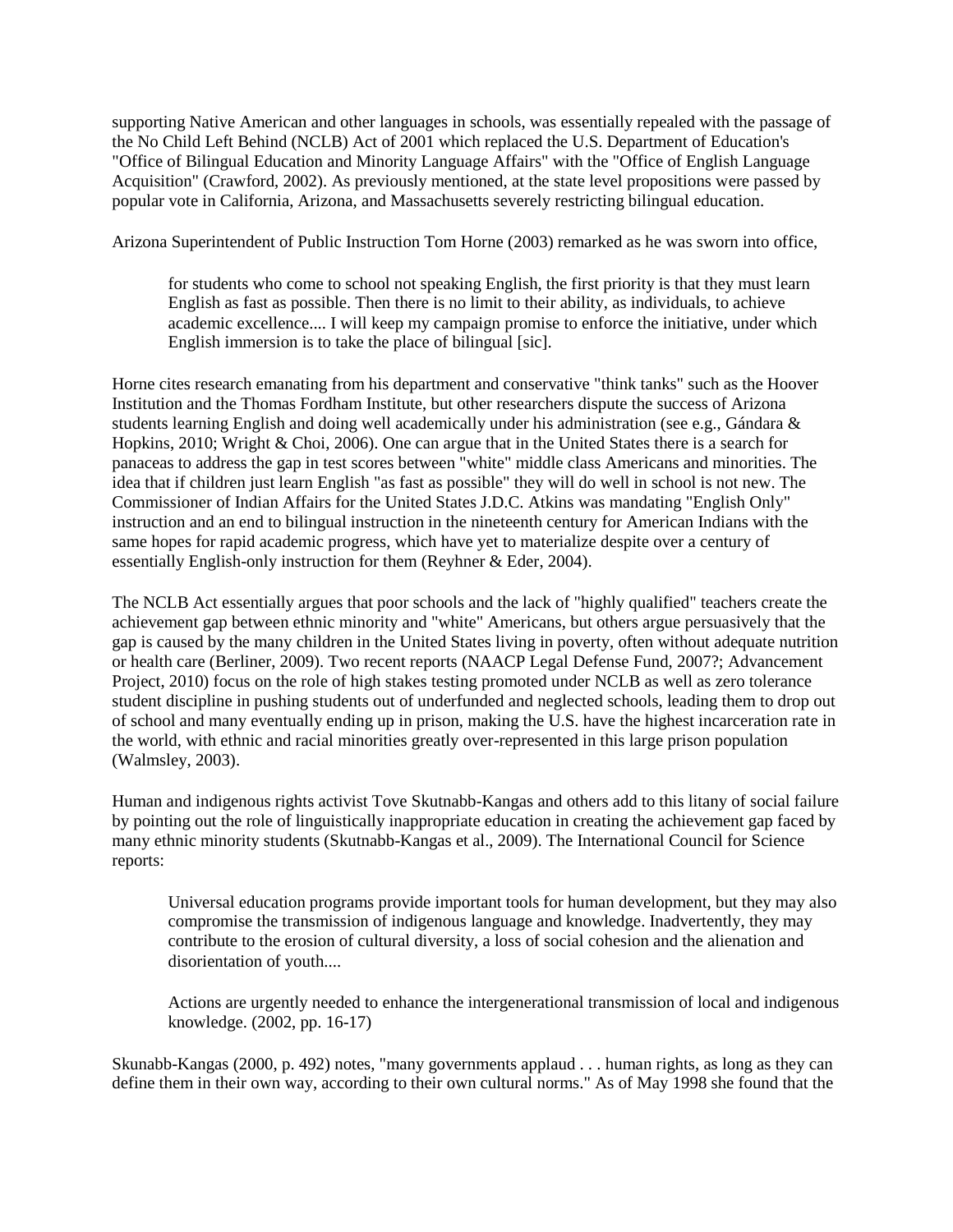United States had ratified only 15 of 52 universal human rights instruments as compared with 46 by Norway. This put the United States in the company of Somalia and Saudi Arabia.

#### **Conclusion**

The United Nations, European Union, Council of Europe and various other organizations, including Amnesty International, Human Rights First, Human Rights USA, Human Rights Watch and Teaching Tolerance, are working to advance human rights, often including minority language rights. The United States needs to step up and do more to promote these rights, and it is important for educators inside and outside the classroom to recognize the role that educational and other policies play in promoting or hindering the advancement of human rights and the welfare of their students. Whether it is ensuring health care for all children or their rights to a culturally and linguistically appropriate education, language and other polices in the United States need to be aligned to both the findings of educational research and international efforts to promote human rights.

#### **References**

Advancement Project. (2010). *Test, punish, and push out: How "zero tolerance" and high-stakes testing funnel youth into the school-to-prison pipeline*. Retrieved February 12, 2010 from [http://www.advancementproject.org/sites/default/files/publications/01-EducationReport-2009v8-](http://www.advancementproject.org/sites/default/files/publications/01-EducationReport-2009v8-HiRes.pdf) [HiRes.pdf](http://www.advancementproject.org/sites/default/files/publications/01-EducationReport-2009v8-HiRes.pdf)

Berliner, D. (2009). *Poverty and potential: Out-of-school factors and school success.* Boulder, CO: Education and the Public Interest Center & Education Policy Research Unit. Retrieved February 13, 2010 from <http://epicpolicy.org/files/PB-Berliner-NON-SCHOOL.pdf>

Boutros-Ghali, B. (1994). Foreword. In A. Ewen (Ed.), *Voice of indigenous peoples: Native people address the United Nations* (pp. 13-14). Santa Fe, NM: Clear Light Publishers.

Broder, D.S. (2000). *Democracy derailed: Initiative campaigns and the power of money*. New York: Harcourt.

Crawford, J. (2002). Obituary: The Bilingual Ed Act, 1968 - 2002. *Rethinking Schools, 16*(4). Retrieved February 13, 2010 from [http://www.rethinkingschools.org/archive/16\\_04/Bil164.shtml](http://www.rethinkingschools.org/archive/16_04/Bil164.shtml)

Crawford, J. (2000). *At war with diversity: US language policy in an age of anxiety*. Clevedon, UK: Multilingual Matters.

Cummins, J. (2000). *Language, power and pedagogy: Bilingual children in the crossfire*. Clevedon, UK: Multilingual Matters.

Gándara, P., & Hopkins, M. (Eds.). (2010). *Forbidden language: English learners and restrictive language policies.* New York: Teachers College Press.

Guinier, L. (1994). *The tyranny of the majority: Fundamental fairness in representative democracy.* New York: Free Press.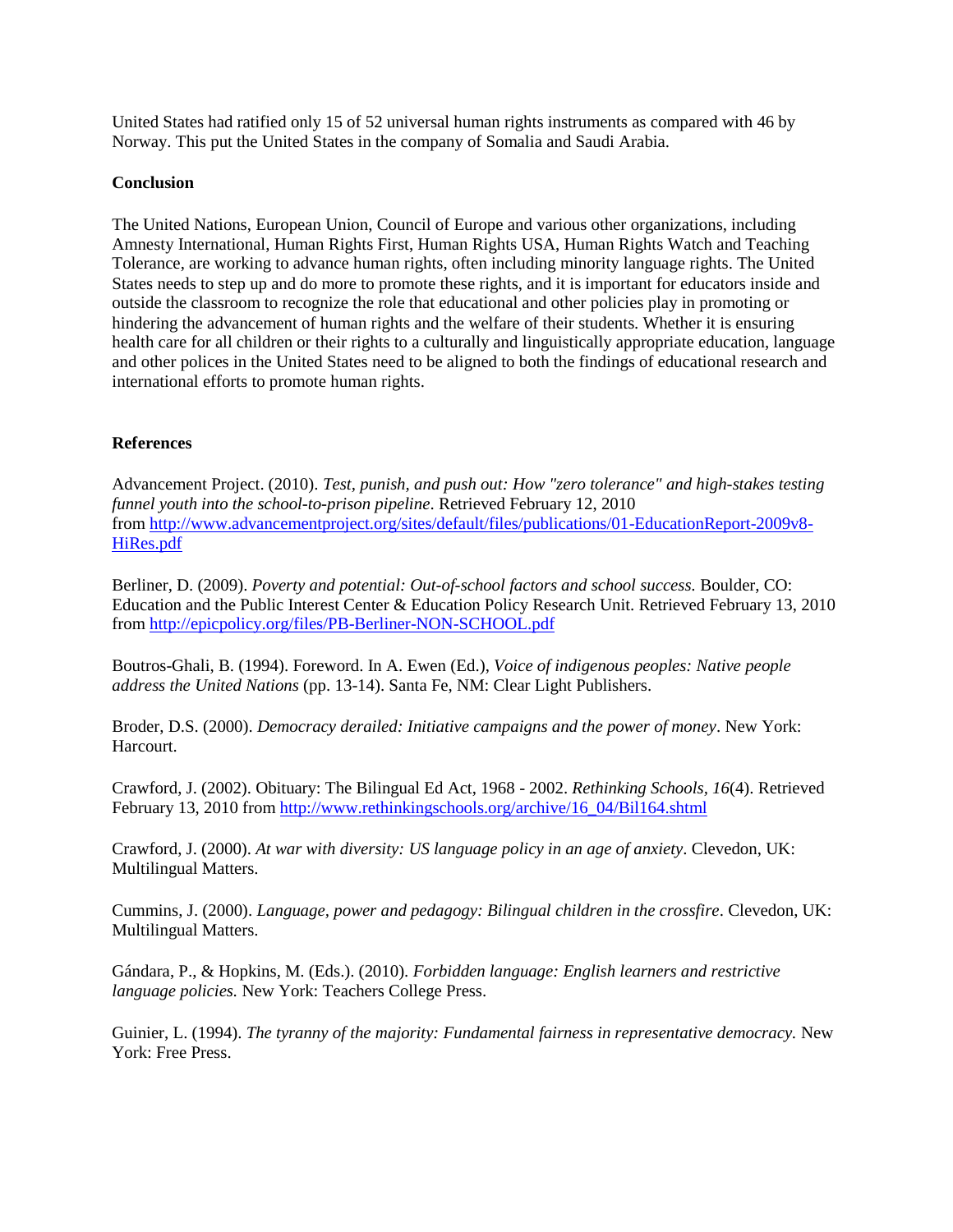Hammarberg, T. (2010). *Language rights of national minorities must be respected - their denial undermines human rights and causes inter-communal tensions.* Retrieved February 5, 2010 from [http://www.coe.int/t/commissioner/Viewpoints/100125\\_en.asp](http://www.coe.int/t/commissioner/Viewpoints/100125_en.asp)

Horne, T. (2003). *Remarks at time of swearing into office*. Retrieved February 11, 2010 from <http://www.ade.state.az.us/administration/superintendent/Inauguration1-6.pdf>

International Council for Science. (2002). ICSU Series on Science for Sustainable Development No. 4: *Science, traditional knowledge and sustainable development.* Retrieved April 1, 2010 from [http://portal.unesco.org/science/en/ev.php-](http://portal.unesco.org/science/en/ev.php-URL_ID=3521&URL_DO=DO_TOPIC&URL_SECTION=201.html)[URL\\_ID=3521&URL\\_DO=DO\\_TOPIC&URL\\_SECTION=201.html](http://portal.unesco.org/science/en/ev.php-URL_ID=3521&URL_DO=DO_TOPIC&URL_SECTION=201.html)

Jhingran, D. (2009). Hundreds of home languages in the country and many in many classrooms: Coping with diversity in primary education in India. In T. Skutnabb-Kangas, R. Phillipson, A. K. Mohanty & M. Panda (Eds.), *Social Justice Through Multilingual Education* (pp. 263-282). Bristol, UK: Multilingual Matters.

Matsuura, K. (2008). *Message from Mr. Matsuura, Director-General of UNESCO, on the celebration of 2008, International Year of Languages.* Paris: UNESCO. Retrieved February 11, 2010 from [http://portal.unesco.org/culture/en/ev.php-](http://portal.unesco.org/culture/en/ev.php-URL_ID=35559&URL_DO=DO_TOPIC&URL_SECTION=201.html)[URL\\_ID=35559&URL\\_DO=DO\\_TOPIC&URL\\_SECTION=201.html](http://portal.unesco.org/culture/en/ev.php-URL_ID=35559&URL_DO=DO_TOPIC&URL_SECTION=201.html)

Mertus, J.A. (2005). *The United Nations and human rights: A guide for a new era*. New York: Routledge.

Mertus, J.A. (2004). *Bait and switch: Human rights and U.S. Foreign Policy*. New York: Routledge.

NAACP Legal Defense Fund and Educational Fund, Inc. (2007?). *Dismantling the school-to-prison pipeline.* Retrieved February 13, 2010 from [http://www.naacpldf.org/content/pdf/pipeline/Dismantling\\_the\\_School\\_to\\_Prison\\_Pipeline.pdf.](http://www.naacpldf.org/content/pdf/pipeline/Dismantling_the_School_to_Prison_Pipeline.pdf)

Reyhner, J. (In Press). Indigenous language immersion schools for strong indigenous identities. *Heritage Language Journal.*

Reyhner, J. (2008). Promoting human rights through indigenous language revitalization. *Intercultural Human Rights Law Review, 3*, 151-189.

Reyhner, J. (2001). Cultural survival *vs.* forced assimilation*. Cultural Survival Quarterly, 25*(2), 22-25.

Reyhner, J., & Eder J. (2004). *American Indian education: A history*. Norman, OK: University of Oklahoma.

Roth, K. (2000). The charade of US ratification of international human rights treaties. *Chicago Journal of International Law, 1*(2), 347-353.

Skutnabb-Kangas, T. (2000). *Linguistic genocide in education-or worldwide diversity and human rights.* Mahwah, NJ: Lawrence Erlbaum.